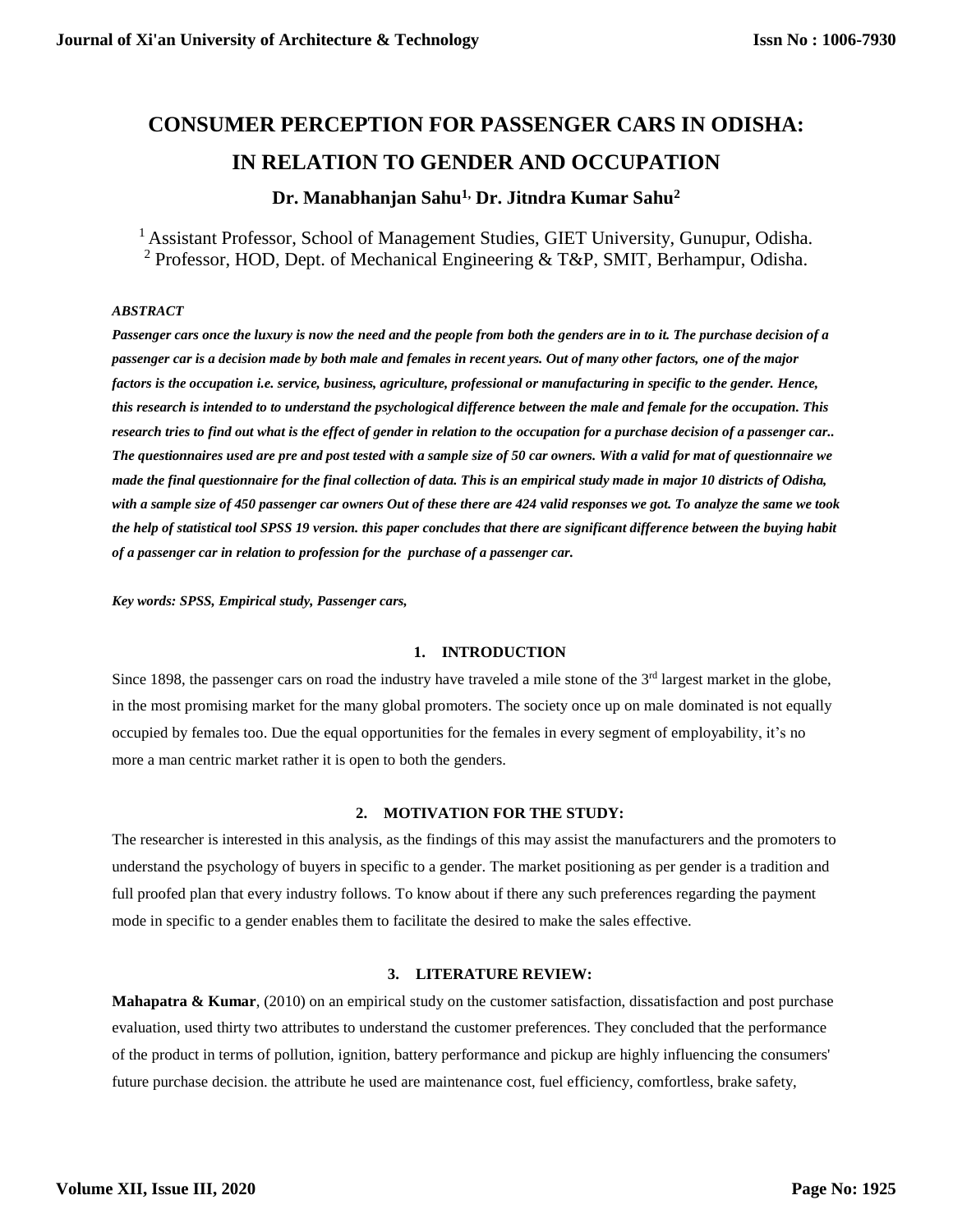vibration, pollution/emission, engine sound, ignition, battery performance, horn, wiper performance, pickup and light. But he has not used gender as a parameter of satisfaction also the occupation.

**Menon, B.** (2012). On this article on the parameters and framework development to study consumer behaviour patters of passenger cars, revealed that almost all the automobile companies proposes the similar type of value propositions. Among all these, whether the engine capacity is a factor to influence the buying habit of a customer. He found that this engine capacity is not an important criteria rather some other factors. These are Consumer Behaviour Patterns, Customer Loyalty, External Influence, Brand Community, Family Influence, Customer Satisfaction etc.

**Storchmann, K**. (2005)in his article on: Long-Run Gasoline demand for passenger cars the role of income distribution, revealed that the impact of the unequal income distribution among the developed and developing countries varies the behaviour for purchase of the durable goods. He reveled that there is heigh level of disparity between the purchase behaviour as per the income levels for the purchase of the passenger cars. This paper also revealed that with a distribution of the income leads to considerable decrease in the income elasticity value. **Srivastava, A., & Matta, M.** (2014)an article on Consumer behavior towards passenger cars: A study in Delhi NCR, did a detailed behavioral study on the consumer satisfaction for a passenger car by the buyers. The major finding is that; the majority of the consumers are influenced by various factors, such as culture, family reference, age and life style while they go for a purchase of a passenger car.

#### **4. RESEARCH GAP:**

With above research made exclusively of the buying habit of the passenger cars in India, none of the researchers have emphasized to establish any relationship between the gender and occupation. It here by emphasized that; the occupation could be five types, i.e. *service, business, agriculture, professional or manufacturing*

#### **5. OBJECTIVE OF THE STUDY:**

#### **Major objective:**

The major objective the research is to find the relationship between the Gender and the occupation for purchase of a passenger car.

#### **Specific objective:**

The specific objectives are as follows;

To find, is there is any relation between gender that with Occupation

To find, is there is any relation between gender (Male) that with Occupation

To find, is there is any relation between gender (Female) that with Occupation

To find, is there is any relation between gender (male & female) that with Service holder

To find, is there is any relation between gender (male & female) that with Professional

To find, is there is any relation between gender (male  $&$  female) that with Business

To find, is there is any relation between gender (male & female) that with Agriculture

To find, is there is any relation between gender (male & female) that with Manufacturing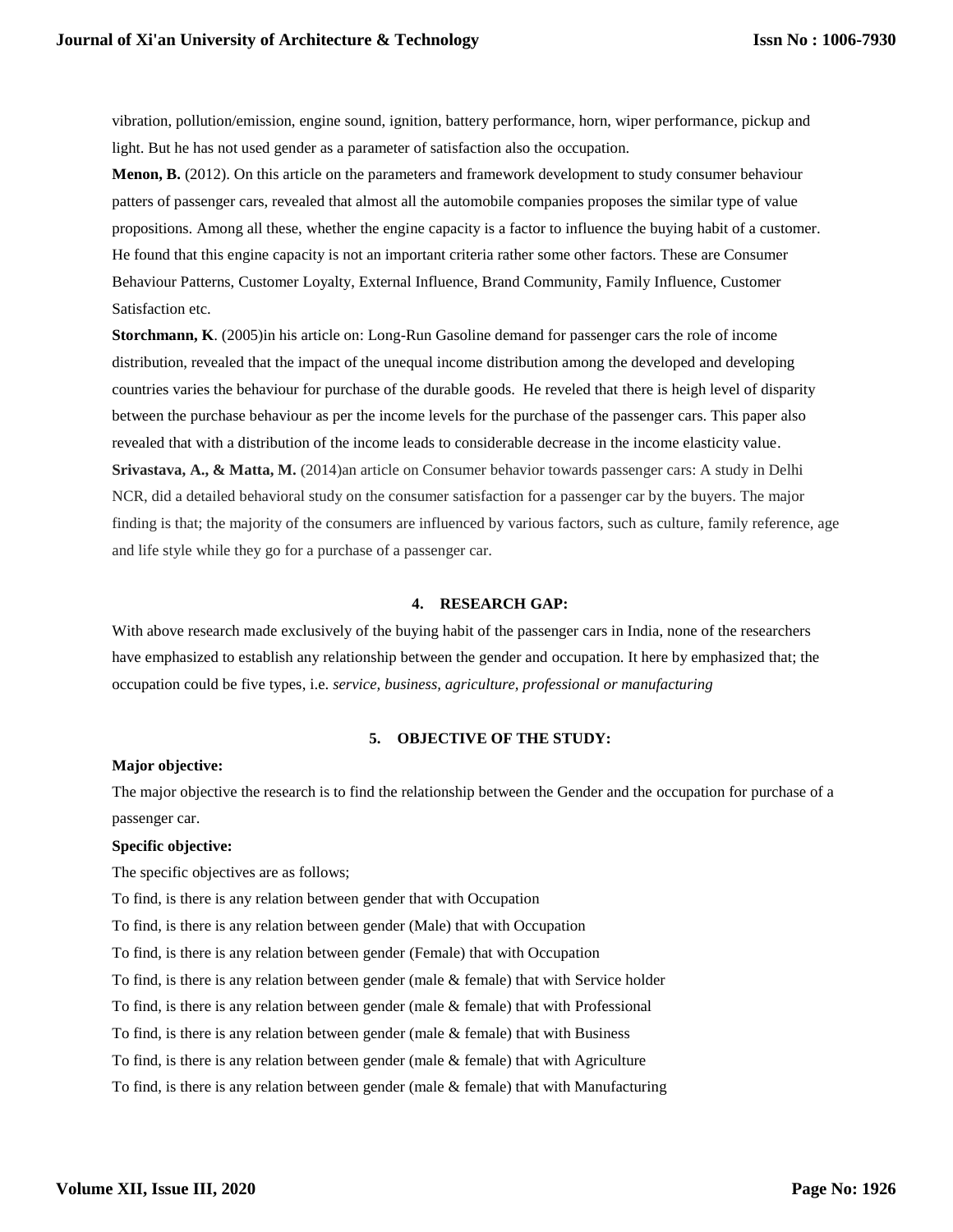#### **6. FORMULATION OF HYPOTHESIS:**

Ho<sub>1</sub>: There is no significant difference between Gender and the occupation (all) Ho2: There is no significant difference between Gender (Male) and the occupation (all) Ho3: There is no significant difference between Gender (Female) and the occupation (all) Ho<sub>4</sub>: There is no significant difference between gender (male  $\&$  female) that with Service holder Ho<sub>5</sub>: There is no significant difference between gender (male & female) that with Professional Ho<sub>6</sub>: There is no significant difference between gender (male & female) that with Business man Ho<sub>7</sub>: There is no significant difference between gender (male  $\&$  female) that with Agriculture  $H_{\text{O}_8}$ : There is no significant difference between gender (male & female) that with Manufacturing

#### **7. RESEARCH METHODOLOGY**

**Sample Area:** The sample collected from the 10 major districts of Odisha.

**Sample Duration:** The sample is collected between Jan 2019 to Jan 2020.

**Sample Size:** 450 samples are collected from the present passenger car owners out of which 424 are the valid

responses we found. In terms of percentage it is 92.22% of the collected data.

**Sampling Framework:** the collected data was analyzed through the test of hypothesis and independent t-test to find the correlation between the gender and occupation on multiple dimensions.

**Analysis procedure:** The data was first done through a normality test followed by sampling adequacy and internal consistency. Further the same was tested on the basis of hypothesis designed to test the statistics.

#### **Pre-test and post-test**

A pre-test and post-test was conducted on 50 number of samples and the questionnaire initially design gone through the necessary changes. The final questionnaire was developed was sent for the collection of final data. **Statistical tools used:** In this study, we took the help of SPSS-19 to analyze and validate our data.

## **8. DATA ANALYSIS &INTREPRETAION:**

# **ANALYSIS FOR GENGER (MALE & FEMALE)**

## **DESCRIPTIVE STATISTICS:**

The below table(1) reveals that there are total 424 valid responses and there are no missing data.

#### **The table-1**

|       |                       |     | <b>Case Processing Summary</b>                                |
|-------|-----------------------|-----|---------------------------------------------------------------|
|       |                       | N   | $\%$                                                          |
|       | Valid                 | 424 | 100.0                                                         |
| Cases | Excluded <sup>a</sup> |     | $\cdot$                                                       |
|       | Total                 | 424 | 100.0                                                         |
|       |                       |     | a. Listwise deletion based on all variables in the procedure. |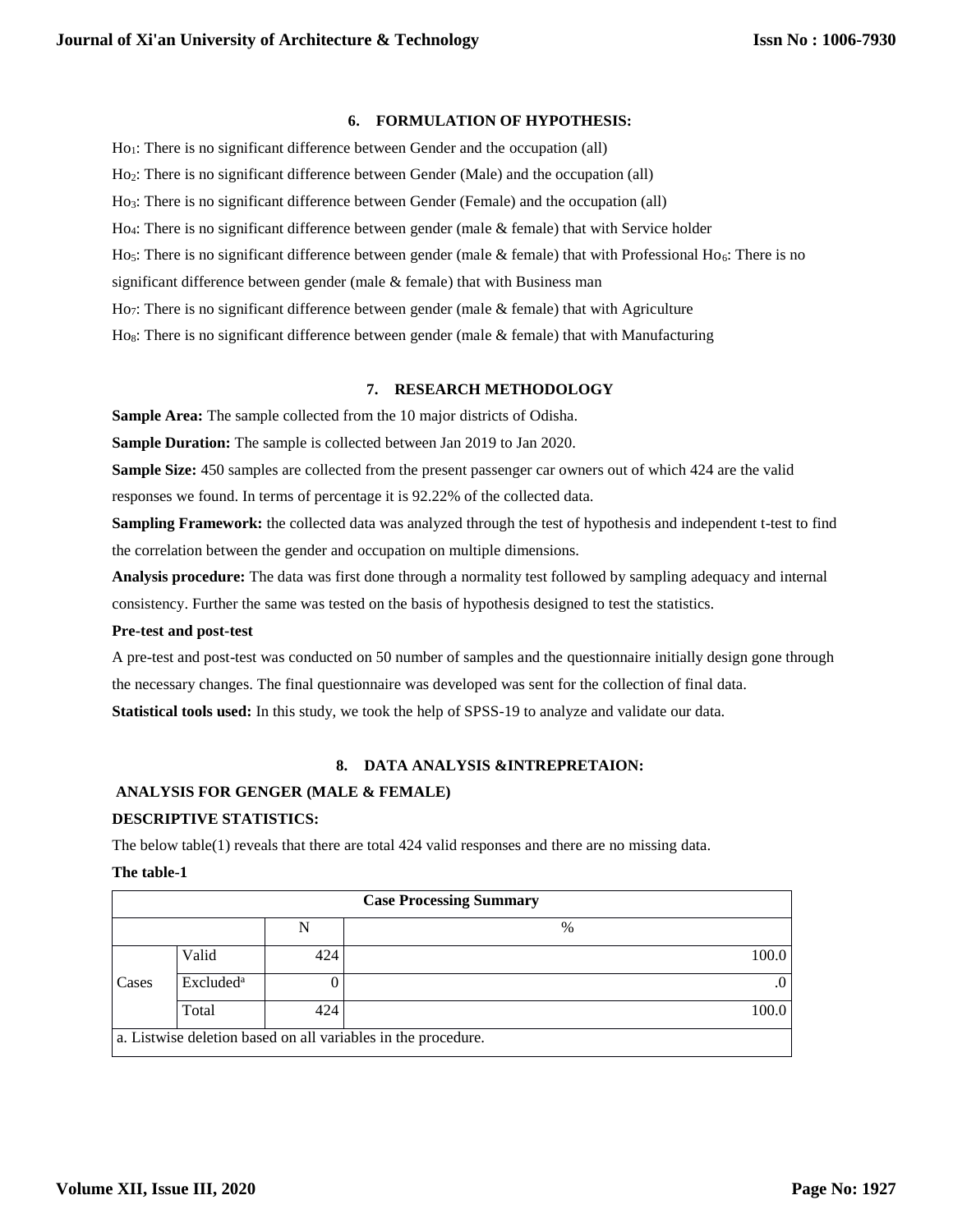The Below table(2) reveals that out of 424 responses there are 278 male respondents and 146 female respondents, in percentile it is 65.6 and 34.4 respectively.

# **Table: 2**

| <b>GENDER</b>                                                      |               |     |       |       |       |  |  |  |
|--------------------------------------------------------------------|---------------|-----|-------|-------|-------|--|--|--|
| Valid Percent<br><b>Cumulative Percent</b><br>Percent<br>Frequency |               |     |       |       |       |  |  |  |
|                                                                    | <b>MALE</b>   | 278 | 65.6  | 65.6  | 65.6  |  |  |  |
| Valid                                                              | <b>FEMALE</b> | 146 | 34.4  | 34.4  | 100.0 |  |  |  |
|                                                                    | Total         | 424 | 100.0 | 100.0 |       |  |  |  |

# **DESCRIPTIVE STATISTICS FOR GENDER**

Total no. of valid responses 424, No missing data, Mean 1.34 with standard error of mean 0.23, standard deviation

0.476, Mean and Median both are 1.

#### **Table: 3.**

| <b>Statistics</b>             |               |          |  |  |
|-------------------------------|---------------|----------|--|--|
|                               | <b>GENDER</b> |          |  |  |
| N                             | Valid         | 424      |  |  |
|                               | Missing       | $\theta$ |  |  |
| Mean                          |               | 1.34     |  |  |
| Std. Error of Mean            |               | .023     |  |  |
| Median                        |               | 1.00     |  |  |
| Mode                          | 1             |          |  |  |
| Std. Deviation                |               | .476     |  |  |
| Variance                      |               | .226     |  |  |
| <b>Skewness</b>               |               |          |  |  |
| <b>Std. Error of Skewness</b> |               | .119     |  |  |
| Kurtosis                      |               | $-1.575$ |  |  |
| <b>Std. Error of Kurtosis</b> |               | .237     |  |  |
| Sum                           |               | 570      |  |  |

## **TEST OF NORMALITY**

The test of normality refers to the distribution of the data follows a normal distribution or no? To know the same we evaluated the Z value of Kurtosis & Skewness, along with the test of outliers.

The Z value of Kurtosis and skewness remains outside of the valid range of  $+ \& -1.96$ . Hence the data follows a non normal distribution. As presented in above table also in the histogram below.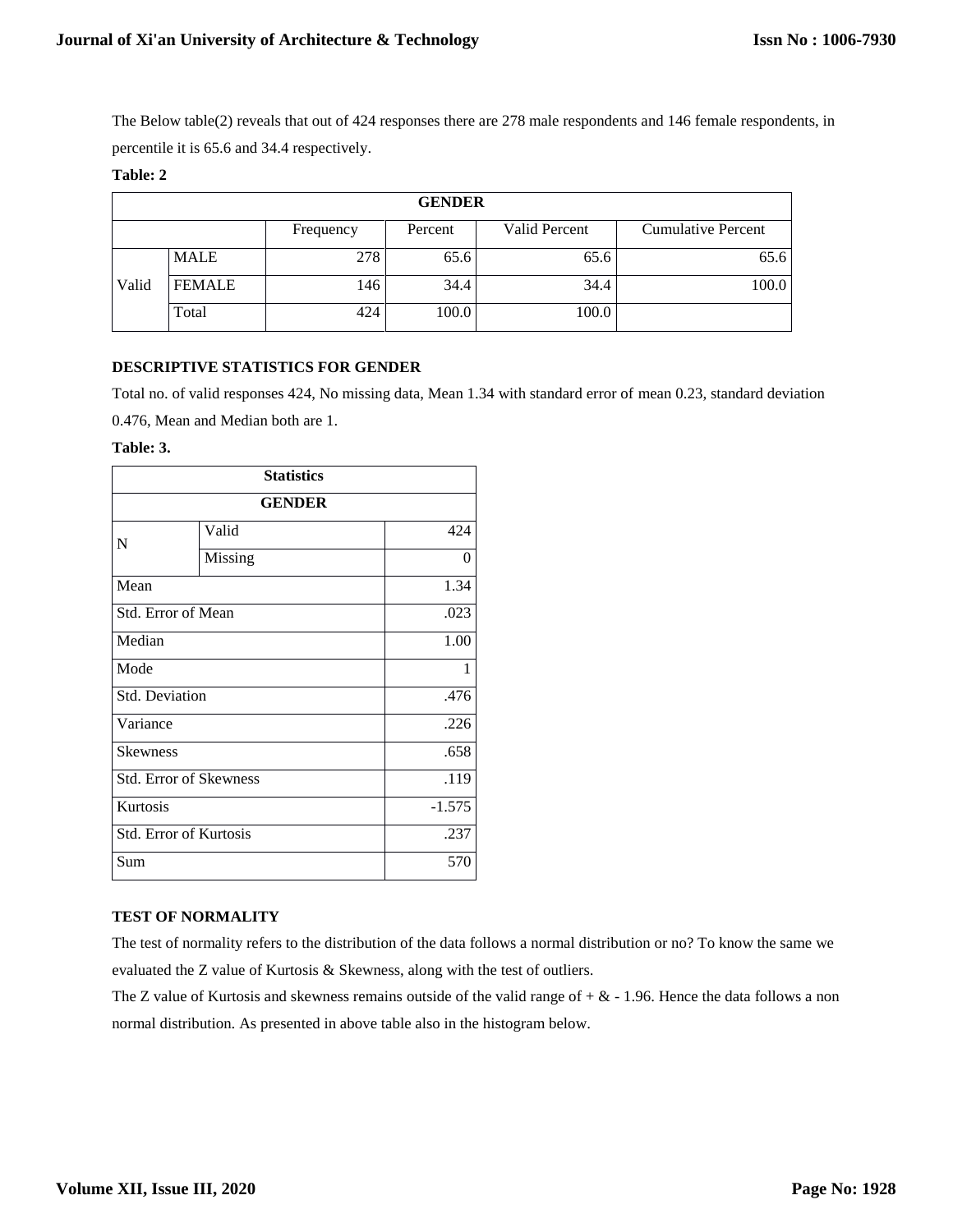# **Diagram: 1.**



# **8.1. FOR OCCUPATIONS (5)**

# **DESCRITPIVES**

The below table reveals that, there are 424 valid responses out of which the respondents belongs to the specific profession are as follows;

Service holders; 16,

Professionals; 152,

Business men; 54,

Agriculture; 25 and

Manufacturing; 32

There are no missing data in the given sample.

# **Table: 4.**

| Occupation |                                                     |     |       |       |         |  |  |  |
|------------|-----------------------------------------------------|-----|-------|-------|---------|--|--|--|
|            | Valid Percent<br>Cumulative<br>Percent<br>Frequency |     |       |       |         |  |  |  |
|            |                                                     |     |       |       | Percent |  |  |  |
|            | service                                             | 161 | 38.0  | 38.0  | 38.0    |  |  |  |
|            | professional                                        | 152 | 35.8  | 35.8  | 73.8    |  |  |  |
|            | business                                            | 54  | 12.7  | 12.7  | 86.6    |  |  |  |
| Valid      | agriculture                                         | 25  | 5.9   | 5.9   | 92.5    |  |  |  |
|            | manufacturing                                       | 32  | 7.5   | 7.5   | 100.0   |  |  |  |
|            | Total                                               | 424 | 100.0 | 100.0 |         |  |  |  |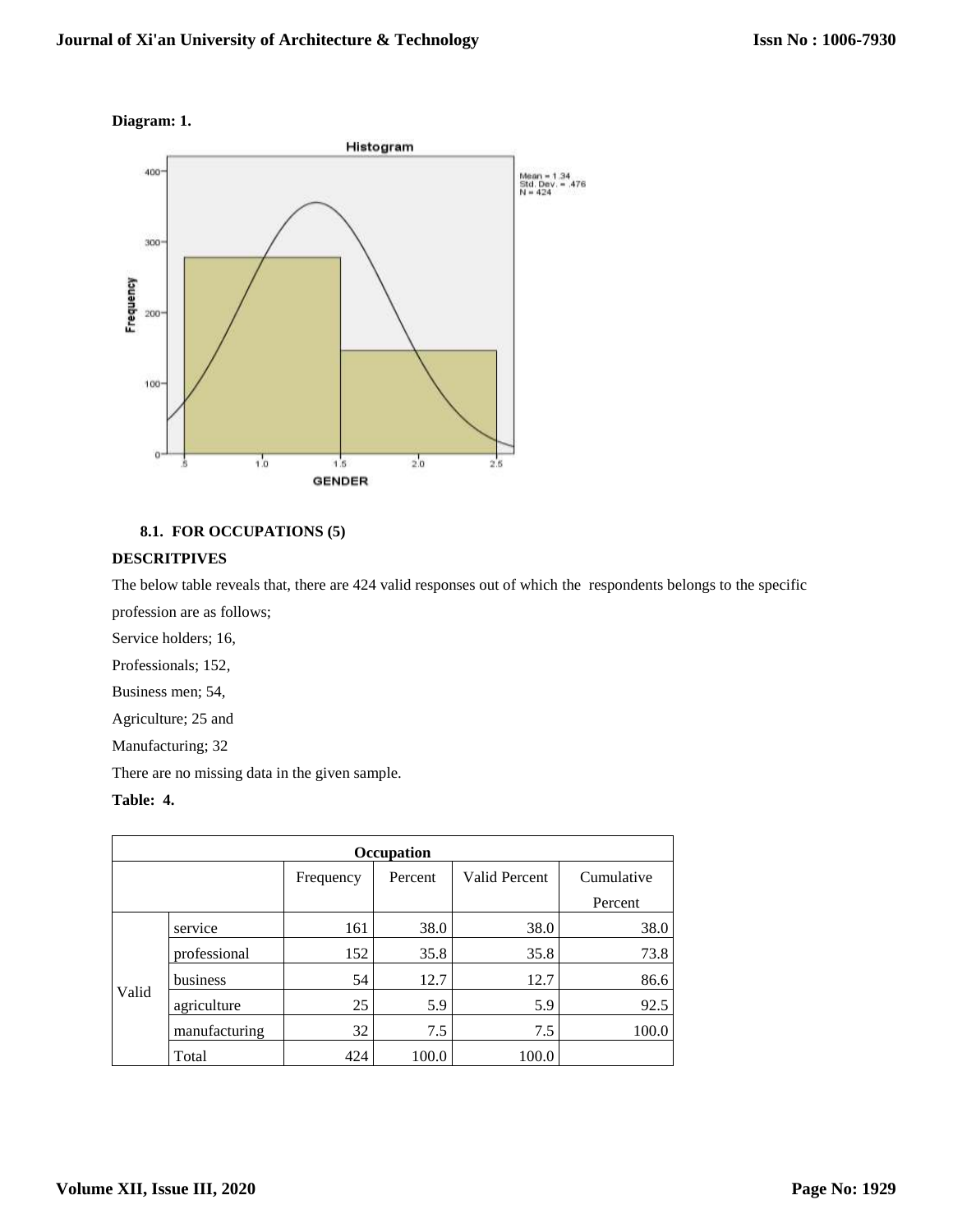# **DESCRIPTIVE STATISTICS**

The below table reveals that, the mean of the distribution is 2.09, standard error .058, mode is 1and median is 2.

# **Table: 5**

| <b>Statistics</b>             |         |       |  |  |
|-------------------------------|---------|-------|--|--|
| Occupation                    |         |       |  |  |
|                               | Valid   | 424   |  |  |
| N                             | Missing | 0     |  |  |
| Mean                          |         | 2.09  |  |  |
| Std. Error of Mean            |         | .058  |  |  |
| Median                        |         | 2.00  |  |  |
| Mode<br>1                     |         |       |  |  |
| <b>Std. Deviation</b>         | 1.190   |       |  |  |
| Variance                      | 1.417   |       |  |  |
| <b>Skewness</b>               |         | 1.114 |  |  |
| <b>Std. Error of Skewness</b> |         | .119  |  |  |
| Kurtosis                      | .424    |       |  |  |
| Std. Error of Kurtosis        | .237    |       |  |  |
| Sum                           |         | 887   |  |  |

## **TEST OF NORMALITY**

The test of normality refers to the distribution of the data follows a normal distribution or no? To know the same we evaluated the Z value of Kurtosis & Skewness, along with the test of outliers.

The Z value of Kurtosis and skewness remains outside of the valid range of  $+ \& -1.96$ . Hence the data follows a non normal distribution. As presented in above table also in the histogram below.

# **Diagram2.**

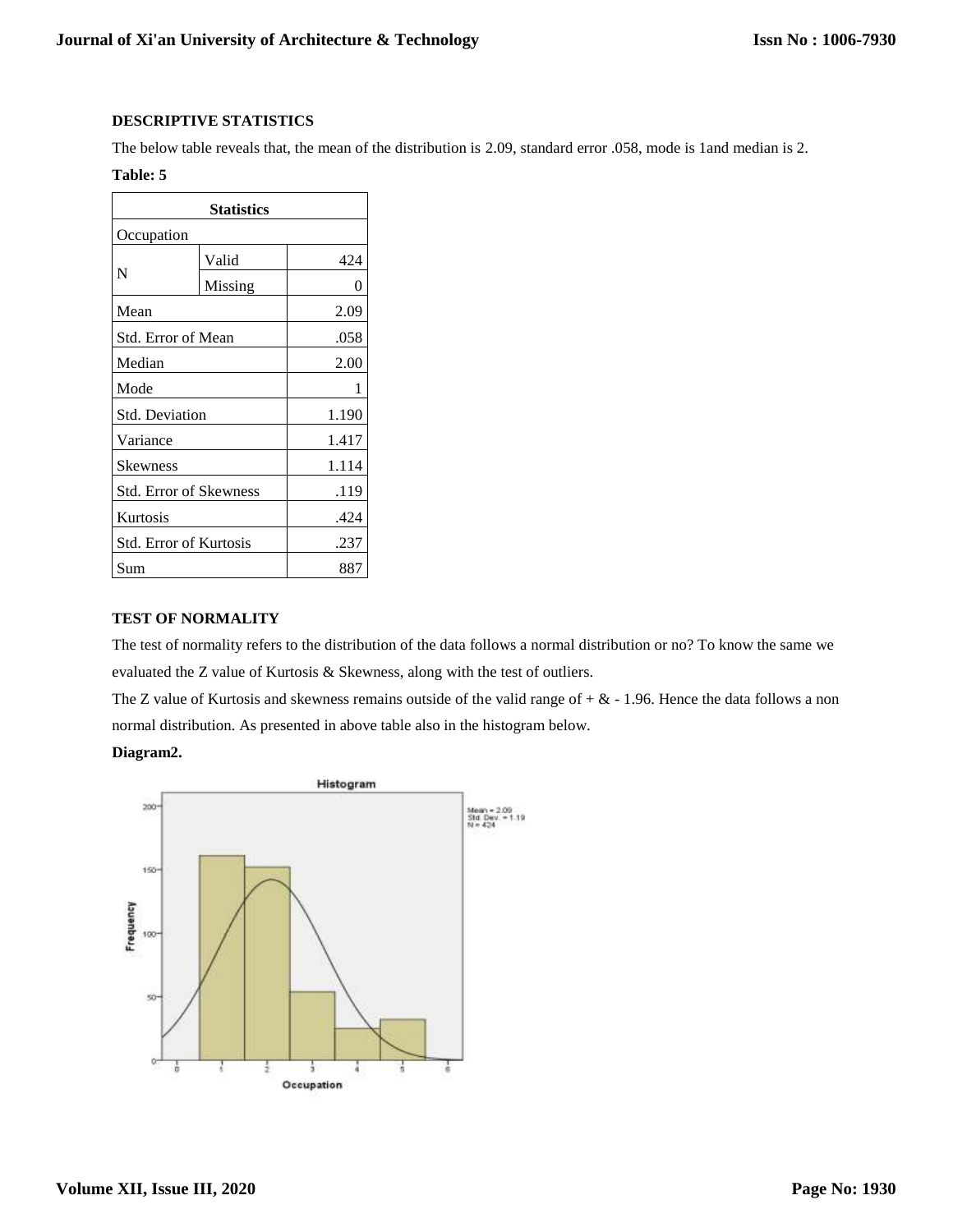#### **RELIABILITY STUDY:**

The reliability study is evaluated with help of Cronbach's alpha, which the measure for the internal consistency of the data.. the value -.026 is very less to make that data reliable in term of the internal consistency of the data. Hence there is very low and negative correlation between the two variables, gender and the occupation.

#### **Table: 6.**

| <b>Reliability Statistics</b> |                                              |      |            |  |  |  |
|-------------------------------|----------------------------------------------|------|------------|--|--|--|
| Cronbach's                    | Cronbach's Alpha Based on Standardized Items |      | N of Items |  |  |  |
| Alpha                         |                                              |      |            |  |  |  |
| .026                          |                                              | .037 |            |  |  |  |

## **INTER- ITEM CORRELATION:**

The inter-item correlation between the items Gender and the Occupation is .019, which says that there are very low degree and a negative correlation between the items i.e. 19%.

#### **Table: 7.**

| <b>Inter-Item Correlation Matrix</b> |  |  |  |  |  |
|--------------------------------------|--|--|--|--|--|
| Occupation<br><b>GENDER</b>          |  |  |  |  |  |
| <b>C</b> Occupation                  |  |  |  |  |  |
| <b>GENDER</b><br>019                 |  |  |  |  |  |

## **9. TEST OF HYPTHESIS:**

## **9.1. Hypothesis Number 05: (GENDER vs. OCCUPATION)**

If there is any significant difference between gender and occupation, while a buyer goes for purchase of a passenger car?

With the help of correlation matrix P value at 95% level of significance is .000 which is less than that of the critical value .05.

Hence we will reject the null hypothesis, i.e. **there is a significant difference between gender and occupation for** 

#### **a passenger car.**

**Table: 8.** 

## **Hypothesis Test Summary**

|    | Null Hypothesis                                                                                           | Test                 | Sig. | Decision                                 |
|----|-----------------------------------------------------------------------------------------------------------|----------------------|------|------------------------------------------|
| l1 | The categories of Occupation occupie-Sample<br>  with equal probabilities.                                | Test                 | .000 | <b>Reject the</b><br>null<br>hypothesis. |
| l2 | The categories defined by GENDER One-Sample<br>= MALE and FEMALE occur with<br>probabilities 0.5 and 0.5. | <b>Binomial Test</b> | .000 | <b>Reject the</b><br>null<br>hypothesis. |

Asymptotic significances are displayed. The significance level is .05.

## **9.2. Hypothesis Number 01: (GENDER MALE vs. OCCUPATION)**

If there is any significant difference between genders (Male) and occupation, while a buyer goes for purchase of a passenger car?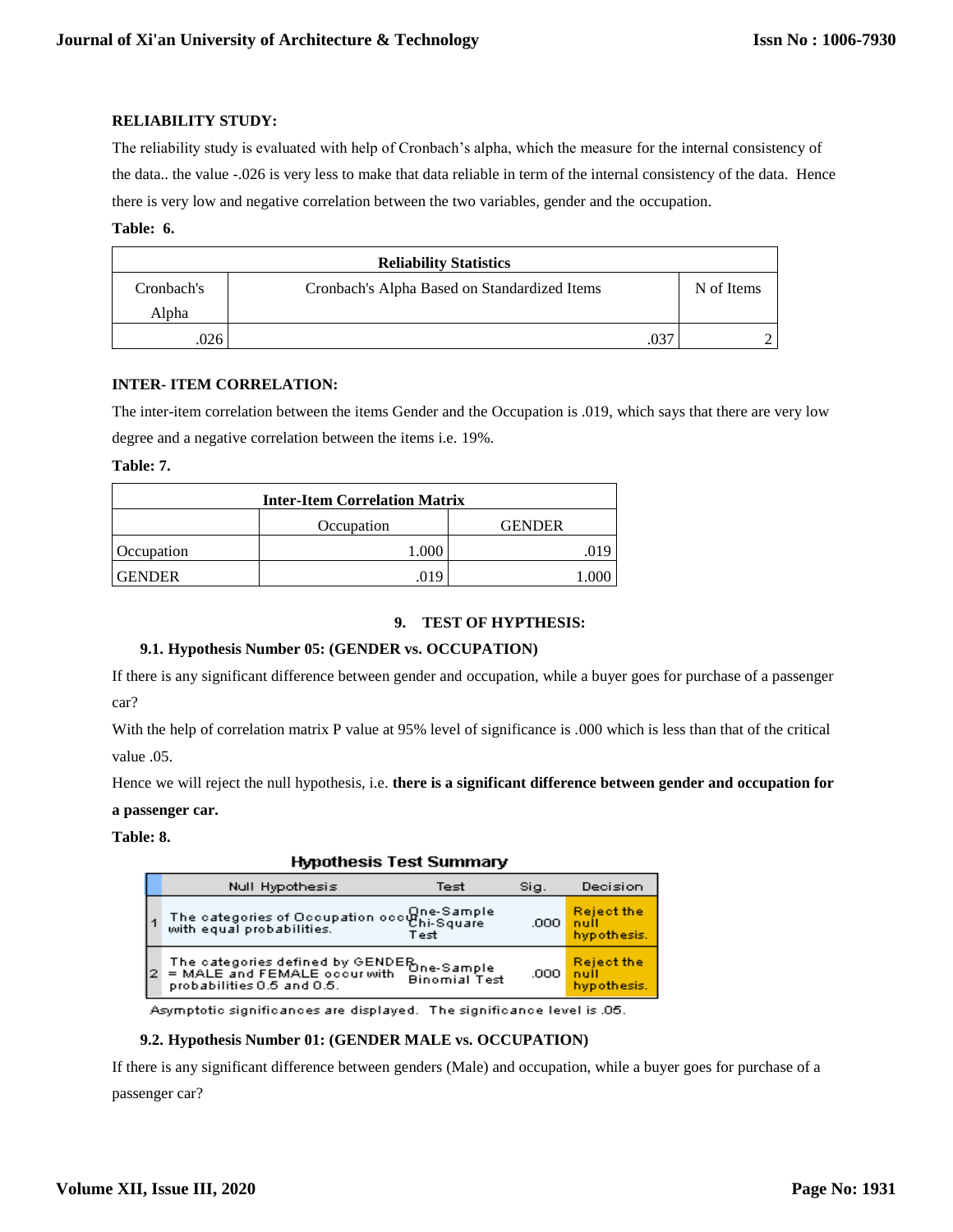| <b>TREADS</b> TOOL ONTITIOLY                                       |      |      |                                                             |  |  |  |  |  |
|--------------------------------------------------------------------|------|------|-------------------------------------------------------------|--|--|--|--|--|
| Null Hypothesis                                                    | Test | Sig. | Decision                                                    |  |  |  |  |  |
| The categories of Occupation occupies<br>with equal probabilities. | Test |      | <b>Reject the</b><br>$.000$ $^{\circ}$ null.<br>hypothesis. |  |  |  |  |  |

**Hymothosis Tost Summary** 

Asymptotic significances are displayed. The significance level is .05.

With the help of correlation matrix P value at 95% level of significance is .000 which is less than that of the critical value .05.

Hence we reject the null hypothesis, and in alternate we accept the alternate Hypothesis, i.e. **there is a significant difference between gender (Male) and occupation (all) for purchase of a passenger car.**

# **9.3. Hypothesis Number 02: (GENDER FEMALE vs. OCCUPATION)**

If there is any significant difference between genders (Female) and occupation, while a buyer goes for purchase of a passenger car?

| <b>Hypothesis Test Summary</b> |  |  |
|--------------------------------|--|--|
|--------------------------------|--|--|

| Null Hypothesis                                                          | Test | Sig. | Decision                                        |
|--------------------------------------------------------------------------|------|------|-------------------------------------------------|
| The categories of Occupation occupies ample<br>with equal probabilities. | Test |      | <b>Reject the</b><br>$.000$ null<br>hypothesis. |

Asymptotic significances are displayed. The significance level is .05.

With the help of correlation matrix P value at 95% level of significance is .000 which is less than that of the critical value .05.

Hence we reject the null hypothesis, and in alternate we accept the alternate Hypothesis, i.e. **there is a significant** 

# **difference between gender (Female) and occupation (05) for purchase of a passenger car.**

# **9.4. Hypothesis Number 03: (OCCUPATION-SERVICE vs. GENDER)**

If there is any significant difference between the occupations (service) that with the gender, while a buyer goes for purchase of a passenger car?

# **Hypothesis Test Summary**

| Null Hypothesis                                                                                                   | Test | Sig.   | Decision                          |
|-------------------------------------------------------------------------------------------------------------------|------|--------|-----------------------------------|
| The categories defined by GENDEROne-Sample<br>= MALE and FEMALE occur with Binomial<br>probabilities 0.5 and 0.5. | Test | .018 L | Reject the<br>null<br>hypothesis. |

Asymptotic significances are displayed. The significance level is .05.

With the help of correlation matrix P value at 95% level of significance is .05 which is less than that of the critical value .05.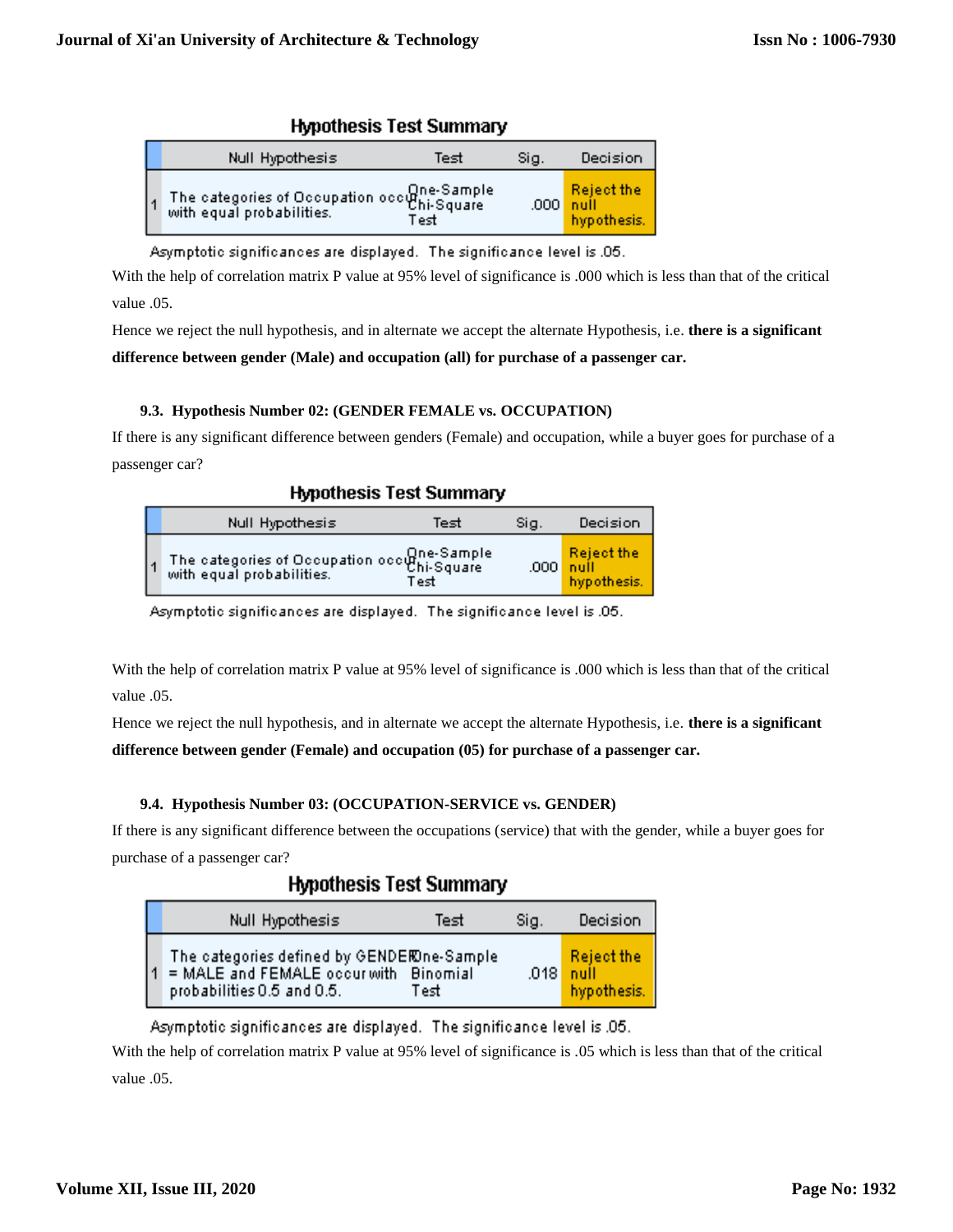Hence we reject the null hypothesis, and in alternate we accept the alternate Hypothesis, i.e. **there is a significant difference between** occupations (Service) that with the gender **(Male / Female) for purchase of a passenger car.**

#### **9.5. Hypothesis Number 03: (OCCUPATION-PROFESSIONAL vs. GENDER)**

If there is any significant difference between the occupations (professional) that with the gender, while a buyer goes for purchase of a passenger car?

| <b>Hypothesis Test Summary</b> |  |  |
|--------------------------------|--|--|
|--------------------------------|--|--|

| Null Hypothesis                                                                                                   | Test | Sig.   | Decision                                 |
|-------------------------------------------------------------------------------------------------------------------|------|--------|------------------------------------------|
| The categories defined by GENDERDne-Sample<br>= MALE and FEMALE occur with Binomial<br>probabilities 0.5 and 0.5. | Test | ا ממם. | <b>Reject the</b><br>null<br>hypothesis. |

Asymptotic significances are displayed. The significance level is .05.

With the help of correlation matrix P value at 95% level of significance is .000 which is less than that of the critical value .05.

Hence we reject the null hypothesis, and in alternate we accept the alternate Hypothesis, i.e. **there is a significant** 

**difference between** occupations (Professional) that with the gender **(Male / Female) for purchase of a passenger** 

**car.**

#### **9.6. Hypothesis Number 03: (OCCUPATION-BUSINESS vs. GENDER)**

If there is any significant difference between the occupations (Business) that with the gender, while a buyer goes for purchase of a passenger car?

| <b>Hypothesis Test Summary</b> |                                                                                                                   |      |       |                                   |  |  |
|--------------------------------|-------------------------------------------------------------------------------------------------------------------|------|-------|-----------------------------------|--|--|
|                                | Null Hypothesis                                                                                                   | Test | Sig.  | Decision                          |  |  |
|                                | The categories defined by GENDEROne-Sample<br>= MALE and FEMALE occur with Binomial<br>probabilities 0.5 and 0.5. | Test | 1.000 | Retain the<br>null<br>hypothesis. |  |  |

Asymptotic significances are displayed. The significance level is .05.

With the help of correlation matrix P value at 95% level of significance is 1.000 which is less than that of the critical value .05.

Hence we accept the null hypothesis, i.e. **there is no significant difference between** occupations (Business) that with the gender **(Male / Female) for purchase of a passenger car.**

## **9.7. Hypothesis Number 03: (OCCUPATION-AGRICULTURE vs. GENDER)**

If there is any significant difference between the occupation (agriculture) that with the gender, while a buyer goes for purchase of a passenger car?

|   | <b>MYROUTESIS TEST SUITHINGLY</b>                                                                                  |      |      |                                   |  |  |  |
|---|--------------------------------------------------------------------------------------------------------------------|------|------|-----------------------------------|--|--|--|
|   | Null Hypothesis                                                                                                    | Test | Sia. | Decision                          |  |  |  |
| 1 | The categories defined by GENDERDne-Sample.<br>= MALE and FEMALE occur with Binomial<br>probabilities 0.5 and 0.5. | Test | -424 | Retain the<br>null<br>hypothesis. |  |  |  |

**Lkmathoeie Toet Cummary** 

Asymptotic significances are displayed. The significance level is .05.

 $1$ Exact significance is displayed for this test.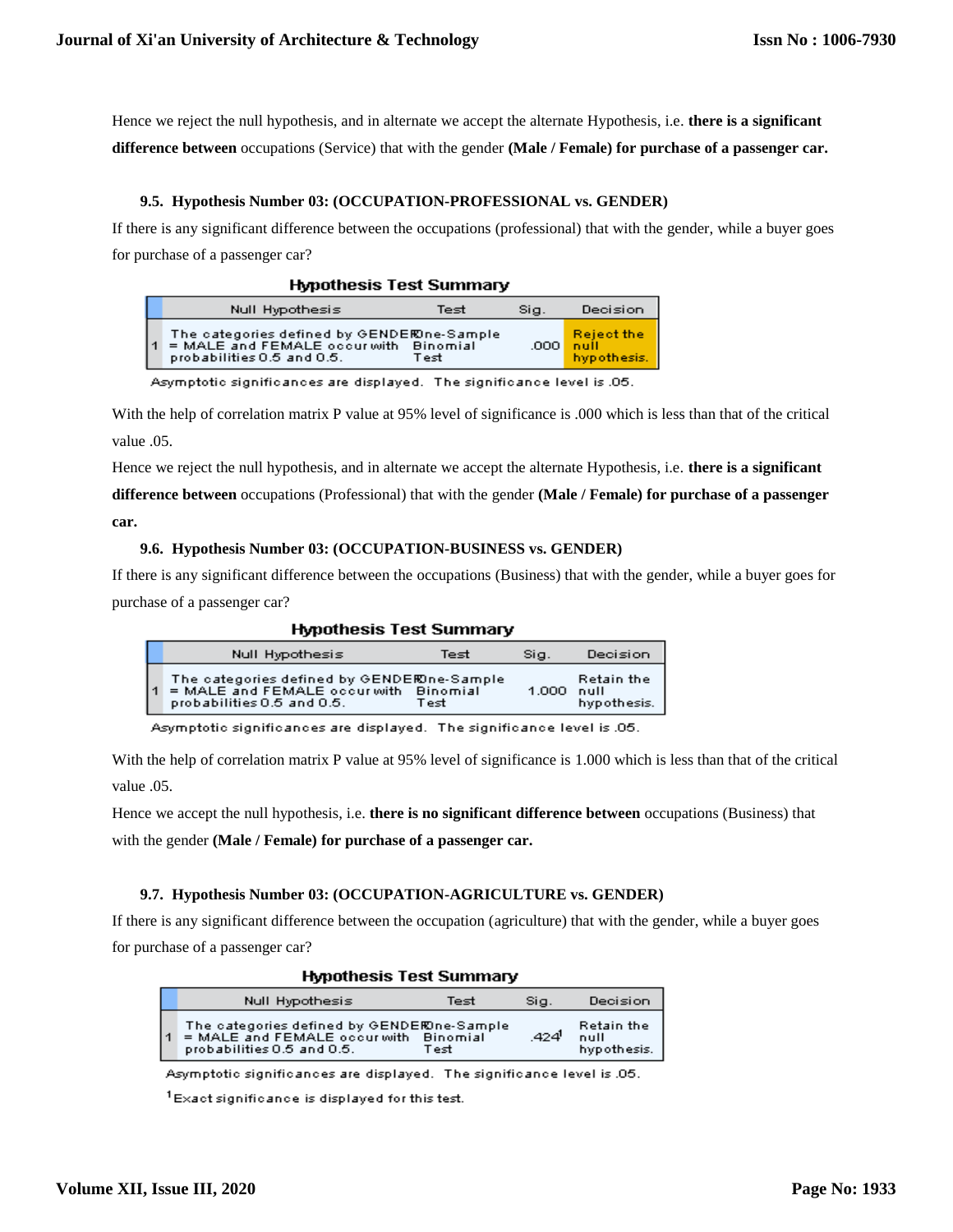With the help of correlation matrix P value at 95% level of significance is .424 which is greater than that of the critical value .05.

Hence we accept the null hypothesis, i.e. **there is no significant difference between** occupations (**Agriculture**) that with the gender **for purchase of a passenger car.**

#### **9.8. Hypothesis Number 03: (OCCUPATION-MANUFACTURING vs. GENDER)**

If there is any significant difference between the occupations (manufacturing) that with the gender, while a buyer goes for purchase of a passenger car?

| <b>Hypothesis Test Summary</b> |                                                                                                                   |      |      |                                          |  |  |
|--------------------------------|-------------------------------------------------------------------------------------------------------------------|------|------|------------------------------------------|--|--|
|                                | Null Hypothesis                                                                                                   | Test | Sig. | Decision                                 |  |  |
|                                | The categories defined by GENDEROne-Sample<br>= MALE and FEMALE occur with Binomial<br>probabilities 0.5 and 0.5. | Test | -216 | <b>Retain the</b><br>null<br>hypothesis. |  |  |

Asymptotic significances are displayed. The significance level is .05.

With the help of correlation matrix P value at 95% level of significance is .210 which is greater than that of the critical value .05.

Hence we accept the null hypothesis, i.e. **there is no significant difference between** occupation (manufacturing) that with the gender **for purchase of a passenger car.**

#### **10. FINDINGS:**

With the above analysis we found that there are significant difference between the gender and the occupation in gross, which means that there is no significant relation between gender and the occupation. . While in item to item correlation, we observed that, the genders male and female respondents differently for the selection of the occupations, i.e. business, agriculture, manufacturing, service and professional. Out of these, for the occupations; Business, agriculture and manufacturing there are significant no difference between the responses of the male and female towards the purchase of passenger car.. While the occupations like; service and professionals, there is a significant difference between the genders (male  $&$  female) while they go for purchase of a passenger car.

#### **11. CONCLUSION**

We could conclude from the above study that, the marketers or the manufacturers must give emphasis on the occupations a tool to convince the customers. There are no such straight or single strategy for both the genders and occupation. One shall plan accordingly gender along with mode specific strategy to make sale of the passenger cars.

## **12. SCOPE FOR FURTER RESEARCH**

This research is open for further analysis on other dimensions, i.e. qualification, mode of payment etc. There are also scopes to extend the same research in other states of country for a better and broad generalization of the outcomes.